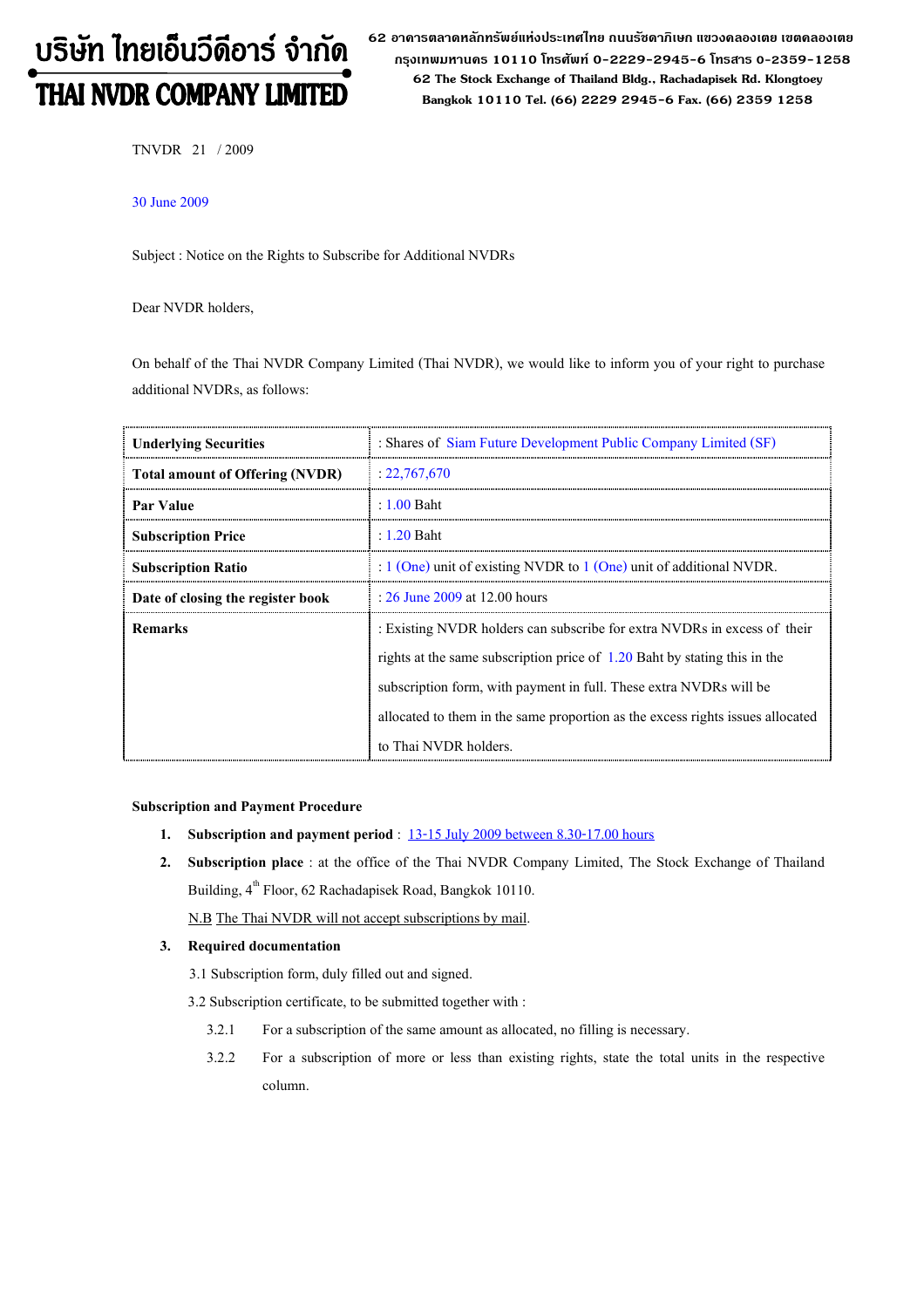#### 4. Payment

Subscription for full entitlement or less than or excess the entitlement, please make payment by one check or one cashier check which is collectable through the Bangkok Clearing House within 16 July 2009. Indicate the subscription date and make it payable to "Siam Future Development Public Company Limited for subscription of increasing capital ".

- 5. If NVDR holders fail to exercise their rights or make a payment within the allotted time schedule, or the check or cashier check is not honored, it shall be deemed that such NVDR holders do not wish to exercise their subscription rights. Thai NVDR shall thus regard the subscription as being void.
- 6. Refund for unallotted NVDRs.

If the excess rights NVDRs were not allotted in full because the number of NVDRs subscribed for were more than the number or remaining units of NVDRs, the Thai NVDR will make a refund (without interest) to the NVDR holders by check for the unallotted NVDRs and send it by registered mail to the address that appears on the Share Register Book on the date of closing the book, within 40 days from the final day of the subscription period.

Should you need any further information, please do not hesitate to contact Thai NVDR Company Limited at 02-229-2800 Ext. 2945-2946.

Sincerely yours, Thai NVDR Company Limited

P. Kn

(Pataravasee Suvarnsorn) Head Clearing Dept. SET Group

Enclosure : 1. Subscription Form for NVDR Right Issues

2. Subscription Certificate